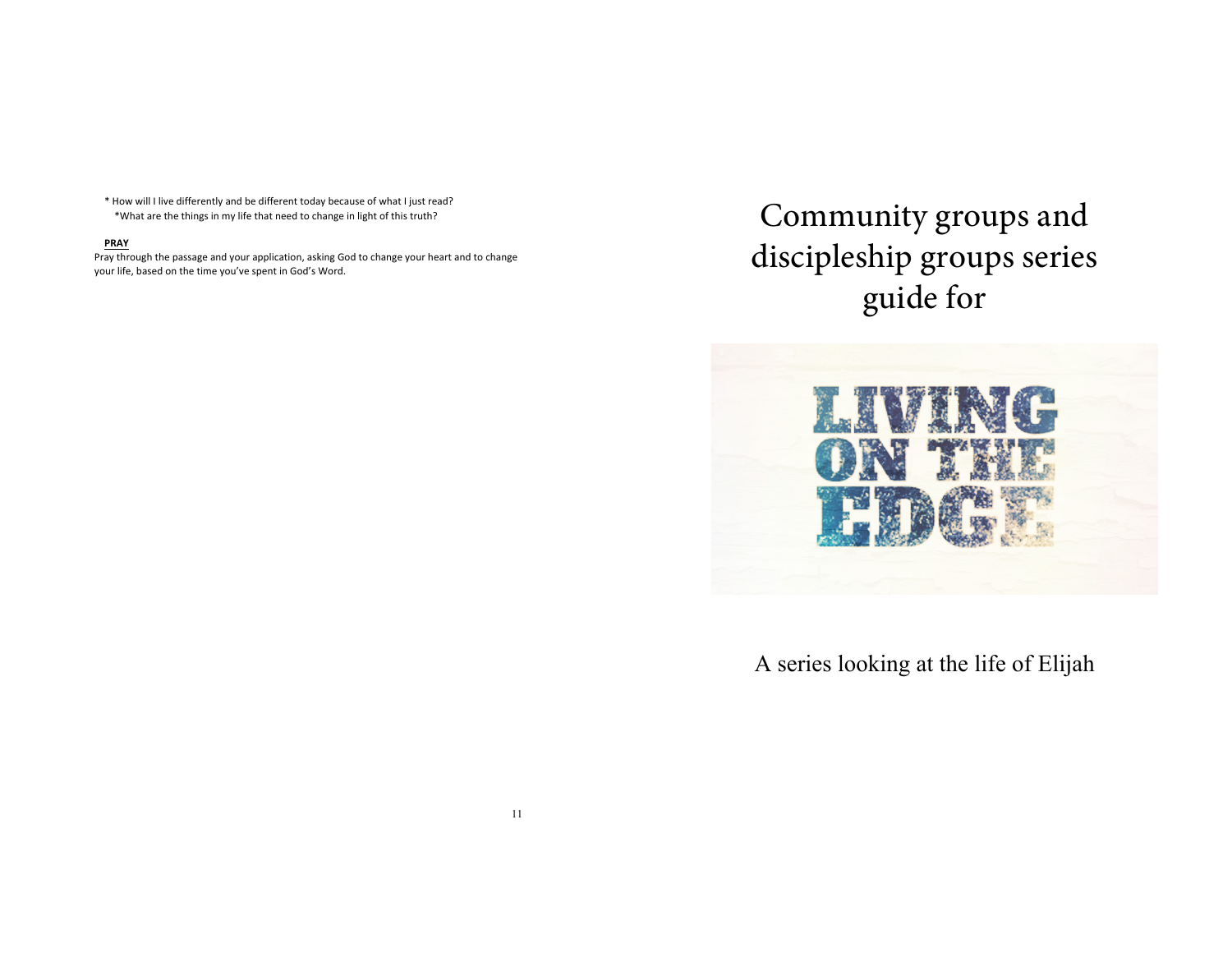# Introduction

How close to the edge do you live? While some people spend their whole lives on the edge pursuing dangerous pastimes, most of us while enjoying the occasional thrill prefer to live our lives away from the edge in relative safety. How does God call us to live our lives? In this series looking at the life of Elijah we will discover that God calls us away from our illusion of relative safety, but much closer to the edge than most of us are comfortable with, not so we can get cheap thrills but so we can know Him. Are you "Living on the edge?"

What does the name Elijah bring to mind? A kind of a wild man, living on the fringes of society, popping up every now and again to condemn the leaders of Israel and the religious institutions they had bought into the country. He is a man far removed from us in time and space, and if he was to appear today most of us would probably stay well clear of him; he's far too radical for us living on the edge.

In this series we are going to take a closer look at the prophet Elijah and what we will see is a call on our lives to live more on the edge than most of us do. Too often we think of following God as a mainstream activity, nothing very radical about doing that, it was up until recently the culturally acceptable thing to do. But if we read the Bible honestly we have to come away with the conclusion that following God is not mainstream, being a disciple of Jesus Christ means for us to live on the edge, and the Prophet Elijah gives us pointers about how to "Live on the edge."

*<sup>16</sup> For by him all things were created, in heaven and on earth, visible and invisible, whether thrones or dominions or rulers or authorities-- all things were created through him and for him.*

*<sup>17</sup> And he is before all things, and in him all things hold together.*

*<sup>18</sup> And he is the head of the body, the church. He is the beginning, the firstborn from the dead, that in everything he might be preeminent.*

*<sup>19</sup> For in him all the fullness of God was pleased to dwell,*

*<sup>20</sup> and through him to reconcile to himself all things, whether on earth or in heaven, making peace by the blood of his cross.*

*<sup>21</sup> And you, who once were alienated and hostile in mind, doing evil deeds,*

*<sup>22</sup> he has now reconciled in his body of flesh by his death, in order to present you holy and blameless and above reproach before him,*

*<sup>23</sup> if indeed you continue in the faith, stable and steadfast, not shifting from the hope of the gospel that you heard, which has been proclaimed in all creation under heaven, and of which I, Paul, became a minister.*

*<sup>24</sup> Now I rejoice in my sufferings for your sake, and in my flesh I am filling up what is lacking in Christ's afflictions for the sake of his body, that is, the church,*

*<sup>25</sup> of which I became a minister according to the stewardship from God that was given to me for you, to make the word of God fully known,*

*<sup>26</sup> the mystery hidden for ages and generations but now revealed to his saints.*

*<sup>27</sup> To them God chose to make known how great among the Gentiles are the riches of the glory of this mystery, which is Christ in you, the hope of glory.* (Colossians. 1:13-27 ESV)

#### **REAP Method of studying Scripture**

## **READ**

Find the passages for today's reading in the Bible Reading Plan. Read the passages with an open heart, asking the Holy Spirit to give you words of encouragement, direction, and correction (2 Timothy 3:16). Underline the verses that seem important and that God is using to speak to you.

## **EXAMINE**

Spend some time reflecting and writing about what you've read. Write down one or two of the

key verses that stuck out to you. Ask yourself these questions and write down your thoughts:

- \* What is going on in the passage?
- \* Who is writing and whom is he writing to?
- \* When was the author writing?

\*What are the circumstances that the author is addressing?

\* Does the writer mention any- thing that might indicate his purpose or intent? \* how do you think the author wants his audience to respond?

## **APPLY**

After examining the passage, apply the text to your own life. Ask your- self these questions: \* What is God's word for me from this passage?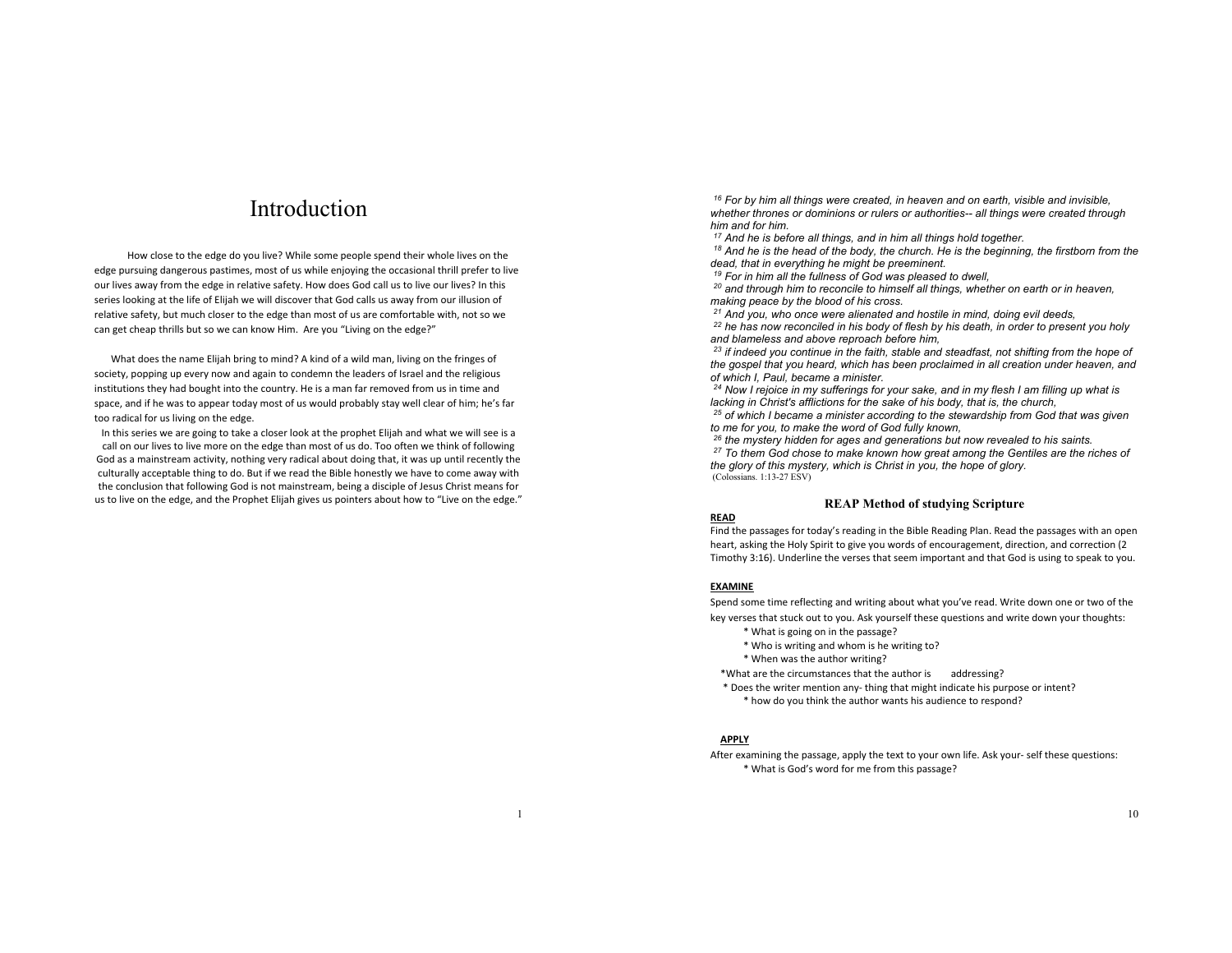In the message Bryan referred to an article from Christianity Today talking about the difference between court prophets and wilderness prophets, i.e. Prophets who curry favour with the establishment and are indistinguishable from them and prophets who stand outside on the edge. Where you think today's prophets stand?

Do you know anyone facing adversity today? How could you use this opportunity to show them God's love for them?

## **Individual study**

Using the REAP method (see back page) read the following passage and consider the riches you have in Christ and how this compares to any possible riches we can get from the world.

*Blessed be the God and Father of our Lord Jesus Christ, who has blessed us in Christ with every spiritual blessing in the heavenly places,*

*<sup>4</sup> even as he chose us in him before the foundation of the world, that we should be holy and blameless before him. In love*

*<sup>5</sup> he predestined us for adoption to himself as sons through Jesus Christ, according to the purpose of his will,*

*<sup>6</sup> to the praise of his glorious grace, with which he has blessed us in the Beloved. <sup>7</sup> In him we have redemption through his blood, the forgiveness of our trespasses, according to the riches of his grace,*

*<sup>8</sup> which he lavished upon us, in all wisdom and insight*

*<sup>9</sup> making known to us the mystery of his will, according to his purpose, which he set forth in Christ*

*<sup>10</sup> as a plan for the fullness of time, to unite all things in him, things in heaven and things on earth.*

*<sup>11</sup> In him we have obtained an inheritance, having been predestined according to the purpose of him who works all things according to the counsel of his will,*

*<sup>12</sup> so that we who were the first to hope in Christ might be to the praise of his glory.*

*<sup>13</sup> In him you also, when you heard the word of truth, the gospel of your salvation, and believed in him, were sealed with the promised Holy Spirit,*

*<sup>14</sup> who is the guarantee of our inheritance until we acquire possession of it, to the praise of his glory.*

(Ephesians. 1:3-14 ESV)

Again using the REAP method read the following passage and think about how Jesus gives you peace.

*He has delivered us from the domain of darkness and transferred us to the kingdom of his beloved Son,*

*<sup>14</sup> in whom we have redemption, the forgiveness of sins.*

*<sup>15</sup> He is the image of the invisible God, the firstborn of all creation.*

## Background

## *Israel's history*

After Solomon's reign which ended in 922 BC, the people of Israel were exhausted and fed up with the years of his expansionism and building projects. While it had bought Solomon a lot of glory, it had bought most of the people back breaking work and extra taxes. What the Lord had warned the people about way back in Samuel had come true.

*He said, "These will be the ways of the king who will reign over you: he will take your sons and appoint them to his chariots and to be his horsemen and to run before his chariots.*

*<sup>12</sup> And he will appoint for himself commanders of thousands and commanders of fifties, and some to plow his ground and to reap his harvest, and to make his implements of war and the equipment of his chariots.*

*<sup>13</sup> He will take your daughters to be perfumers and cooks and bakers.*

*<sup>14</sup> He will take the best of your fields and vineyards and olive orchards and give them to his servants.*

*<sup>15</sup> He will take the tenth of your grain and of your vineyards and give it to his officers and to his servants.*

*<sup>16</sup> He will take your male servants and female servants and the best of your young men and your donkeys, and put them to his work.*

*<sup>17</sup> He will take the tenth of your flocks, and you shall be his slaves.*

*<sup>18</sup> And in that day you will cry out because of your king, whom you have chosen for yourselves, but the LORD will not answer you in that day."* (1 Samuel. 8:11-18 ESV)

A delegation of the people led by Jeroboam (who had been in charge of all of Solomon's forced labour) came before the new king Rehoboam to ask the king if he would lighten their load. Rehoboam asked for three day to think about, and consulted his father's advisers who told him to do what the people had asked and the people would serve him, and then he asked his friends who were his contemporaries and they told him to

*And the young men who had grown up with him said to him, "Thus shall you speak to this people who said to you, 'Your father made our yoke heavy, but you lighten it for us,' thus shall you say to them, 'My little finger is thicker than my father's thighs. <sup>11</sup> And now, whereas my father laid on you a heavy yoke, I will add to your yoke. My father disciplined you with whips, but I will discipline you with scorpions.'"* (1 Kings 12:10-11 ESV)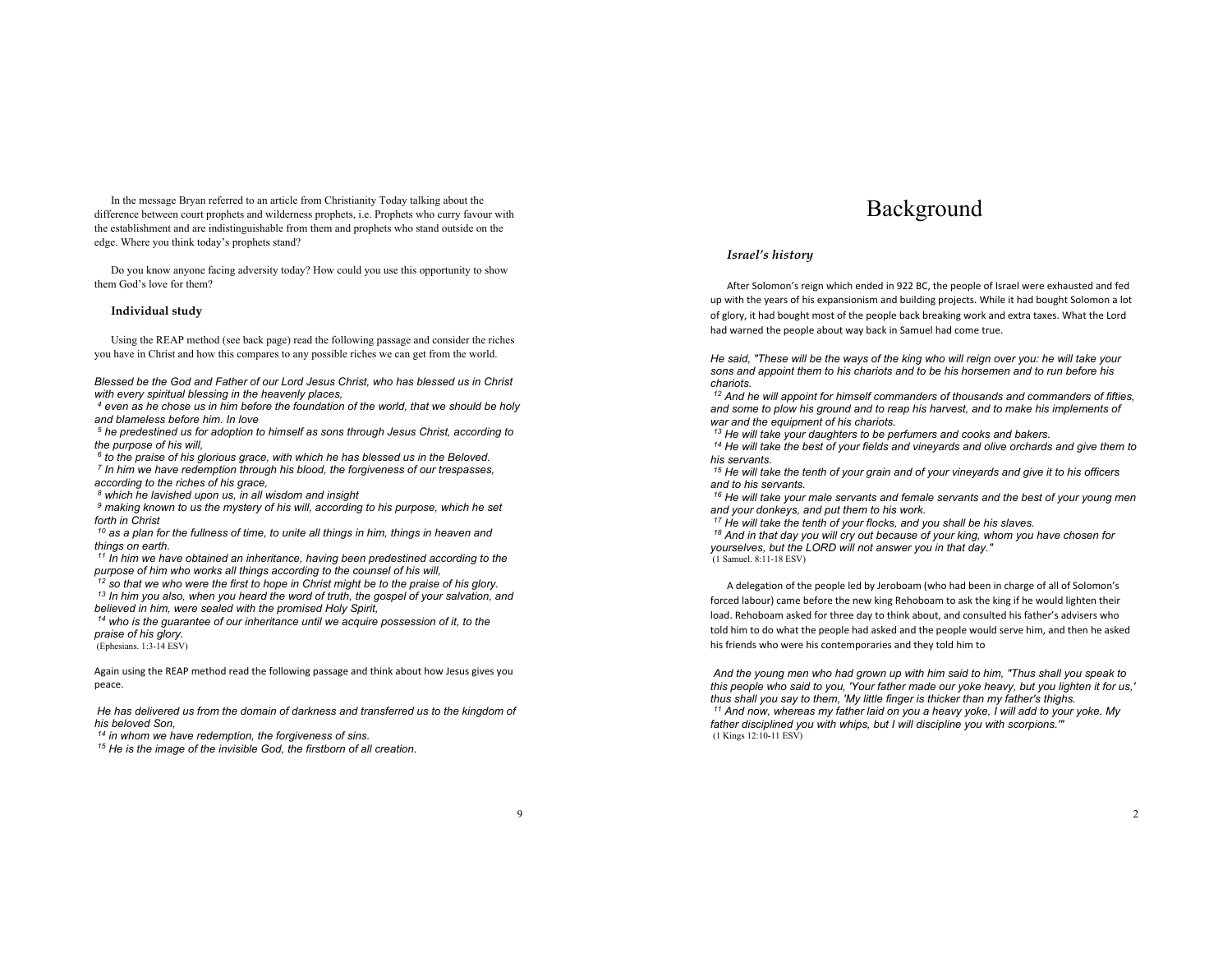In other words, if you think my dad's workload was bad, you haven't seen anything yet! Rehoboam foolishly took his mates advice, and that is what he told the delegation when they came back to hear his response.



## **Group study possible questions (choose some to discuss)**

What are your first impressions of Elijah? If you saw him on the street would you go up to chat with him or go off smartly in the other direction?

Do you think being a disciple of Jesus Christ is living on the edge or mainstream?

How do you view prophets who predict adversity?

If God asked you, "how do I get people's attention today," what ideas would you give Him?

What are the 'gods' today which need to be shown to be impotent?

Does increasing peace and prosperity lead people to God?

How does the peace and prosperity we seek from stuff in this world compare to peace and prosperity Christ offers us?

Are economic prosperity and political stability good indicators of spiritual health?

If there was a three-year drought, how would it affect us? What wold be the first things we would start to notice? Who or what would be considered responsible for the drought and who would people look to change it? Would this change over time?

Would it get people's attention?

What would the cause of the drought be put down to?

Where would the solution to the drought be found?

What would God need to do to get the church's attention? What are the "gods" which have been bought into the church in America? What are we afraid of?

Why are the fastest growing churches in countries which face the most adversity?

When you pray, how do you ask God to reveal Himself? Do you ever ask Him to bring adverse conditions into your or someone else's life so they can see their need for God?

When are the times you have spiritually grown the most in your life?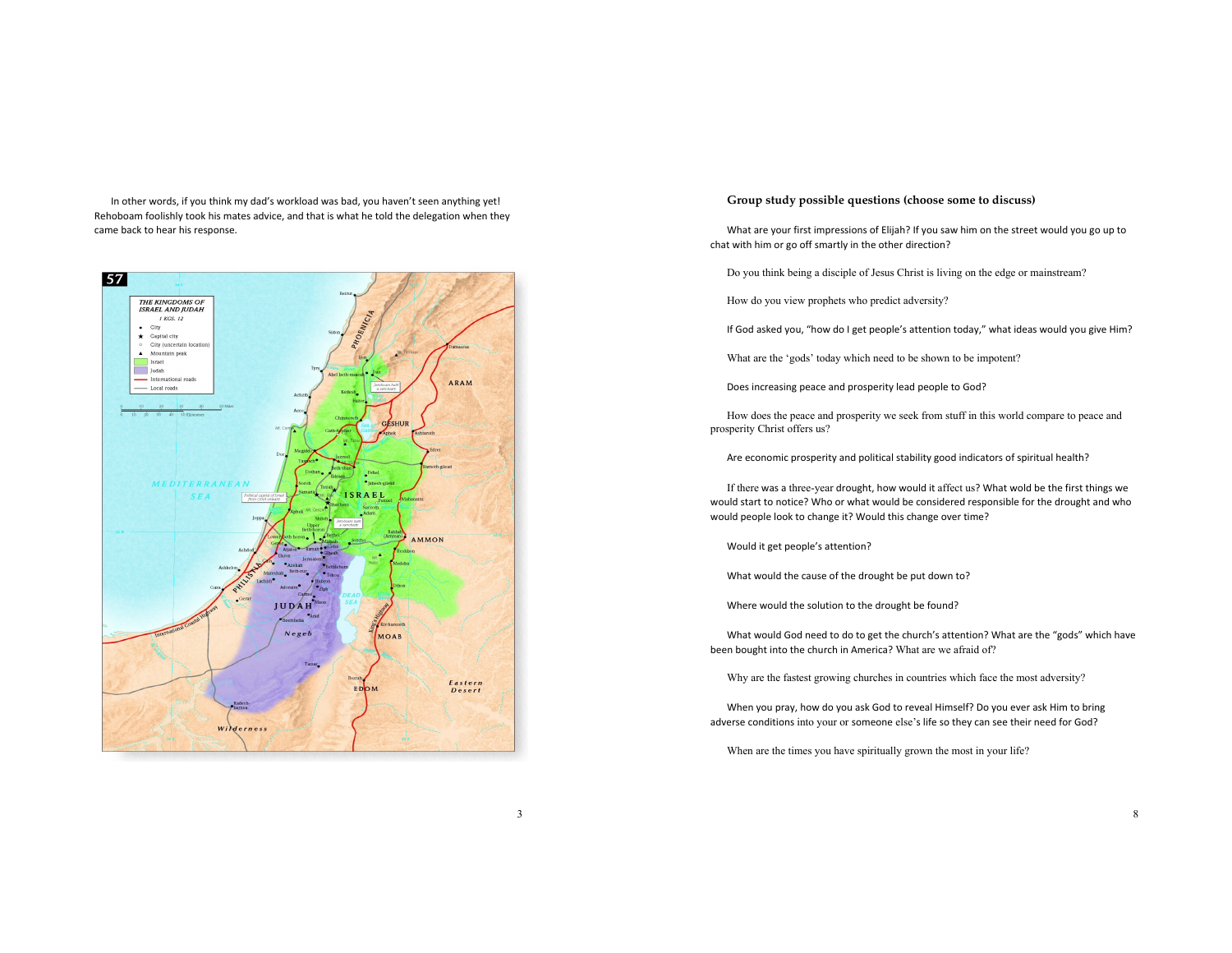*<sup>5</sup> So he went and did according to the word of the LORD. He went and lived by the brook Cherith that is east of the Jordan.*

*<sup>6</sup> And the ravens brought him bread and meat in the morning, and bread and meat in the evening, and he drank from the brook.*

*<sup>7</sup> And after a while the brook dried up, because there was no rain in the land.* (1 Kings. 17:1-7 ESV)

#### **Commentary**

Elijah suddenly appears out of nowhere into the life of Israel, there is no mention of him in the Bible up to this point. Elijah's name means, "The Lord is my God," and true to his name, the Lord is Elijah's God, he is not sidetracked for a minute by what is going on around him, there is no chance of him getting caught up in the syncretism of the culture. There is some debate about where exactly Elijah came from, and whether Tishbe refers to an actual place, the consensus of scholars is that it doesn't but rather means Elijah was a temporary resident in Gilead.

Needless to say, Elijah is not particularly welcome, no one has invited him to the party, and no one wants to hear what he has to say, life is going just fine thank you very much, and they didn't need a prophet coming along upsetting things.

In this age of prosperity and relative peace, how will Elijah get their attention? By bringing adversity into the lives of the people. Elijah pops up and tells king Ahab that there will be no more rain until he says so.

As an agrarian society Israel is reliant on its crops, and unlike Egypt whose agricultural land is irrigated from the Nile, Israel relies on the seasons of rain to provide the moisture. No rain equals no crops. But how will that turn the people back to God and get their attention?

We must understand the spiritual component in this story, as it is not just about creating a drought, but it is about who has the power to stop the rain. Just as the plagues God unleashed against Egypt demonstrated that their gods did not have the ultimate power over the Nile, various aspects of nature and even death itself, so this drought reveals the same thing to the people of Israel who believed Baal brought the rain. Thus if Elijah is going to demonstrate to Israel the uselessness of worshiping Baal, the people must see the impotence of Baal over God's word. Not only is there going go be no rain, there is going to be no dew, no moisture of any kind, so there will be no mistaking who has the power, and who is the true God.

Elijah tells king Ahab it will not rain again except by his word, but it is not Elijah's word it is God's word which Elijah is passing along.

In verse two the "Word of the Lord" comes to Elijah to direct him to go to the brook Cherith. The word of the Lord is an often used phrase in the Old Testament and relates to God directly communicating a truth or revelation to someone.

As quickly as Elijah appeared on the scene, at God's word he disappears off the scene, out into the wilderness to be sustained through God's provision at this time of drought and to keep him safe.

Needless to say the people were unimpressed and the ten tribes of Israel split from the two tribes of Judah and Benjamin. Rehoboam tried in vain to get the ten tribes back, but they were a superior force and he was warned not to continue to try, and so the kingdom of Israel divided into north and south as shown below.

The real reason for the division of the kingdom however, lay not so much in the heavy workload Solomon had put on his people but in his own desertion of following God. Solomon had started out so well, building the temple, seeking God's wisdom, but the foreign wives he had married had turned his head to bring other religions into Israel and place them alongside the worship of God.

It was for this reason the kingdom had been split, as the prophet Ahijah had told Jeroboam a number of years beforehand that God was going to do this.

*And at that time, when Jeroboam went out of Jerusalem, the prophet Ahijah the Shilonite found him on the road. Now Ahijah had dressed himself in a new garment, and the two of them were alone in the open country.*

*<sup>30</sup> Then Ahijah laid hold of the new garment that was on him, and tore it into twelve pieces.*

*<sup>31</sup> And he said to Jeroboam, "Take for yourself ten pieces, for thus says the LORD, the God of Israel, 'Behold, I am about to tear the kingdom from the hand of Solomon and will give you ten tribes*

*<sup>32</sup> (but he shall have one tribe, for the sake of my servant David and for the sake of Jerusalem, the city that I have chosen out of all the tribes of Israel),*

*<sup>33</sup> because they have forsaken me and worshiped Ashtoreth the goddess of the Sidonians, Chemosh the god of Moab, and Milcom the god of the Ammonites, and they have not walked in my ways, doing what is right in my sight and keeping my statutes and my rules, as David his father did.* (1 Kiings 11:29-33 ESV)

So Jeroboam became king of Israel, but he was terrified the people would drift back to Judah because after all that is where the temple was and the centre of worship, so he constructed two centres of worship - one at Bethel the other at Dan, and made two golden calves placing one in each place and told the people, "You have gone up to Jerusalem long enough, behold your gods O Israel, who bought you up out of the land of Egypt." (1 kings 12:28). If you think that sounds familiar, it is because a golden calf is what Aaron made for the people when they thought Moses had died up on Mount Sinai, and it shows our desire for a tangible god, one we can get our minds around, but the problem is when create a god we can get our minds around we create a god in our image. The God of the Bible is not a God we can easily get our minds around, that's the whole point! If He was a God we could make an image of, He wouldn't be much of a god worth worshiping.